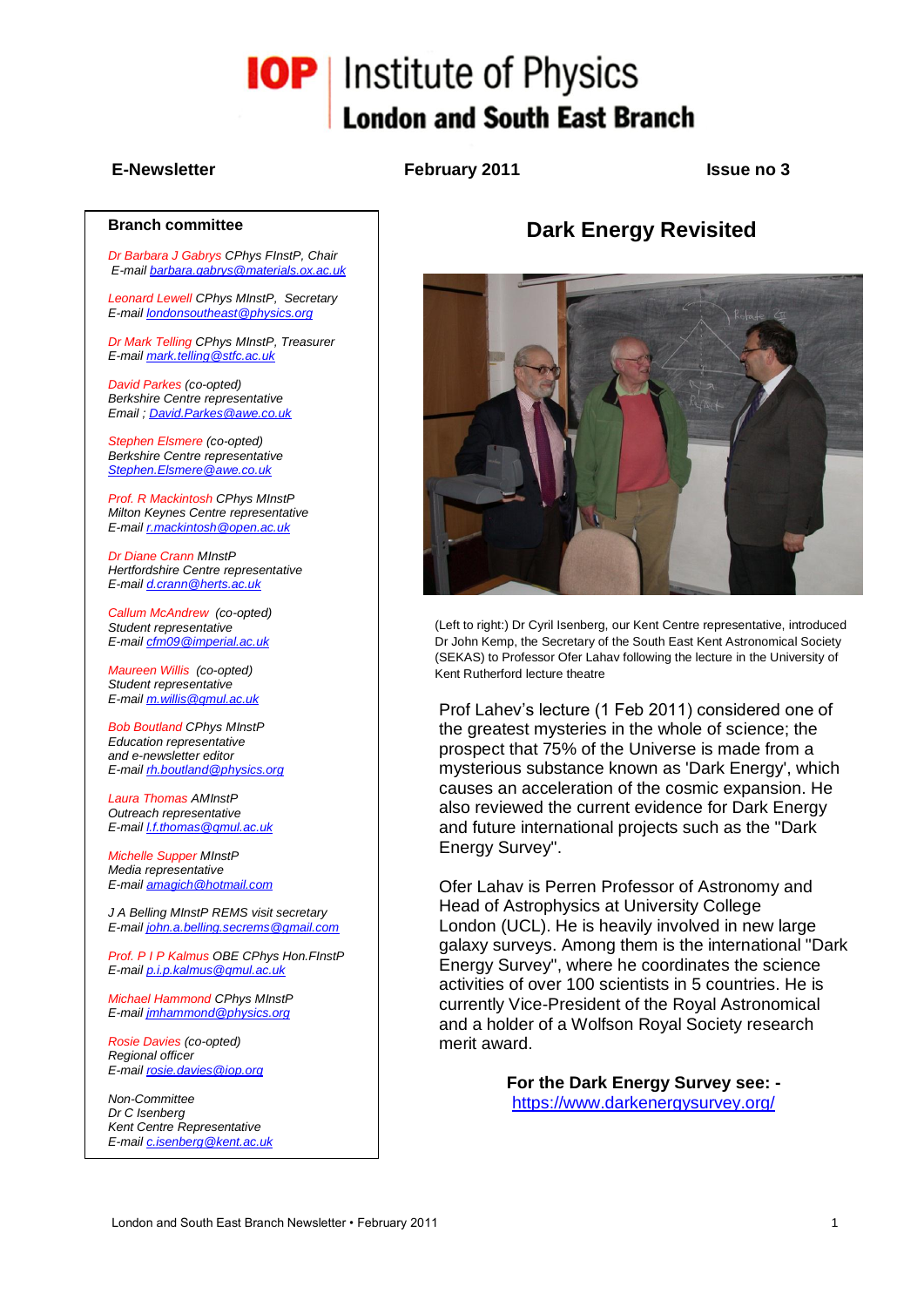# **Diverse Audience for Inaugural Lecture**

The newly set up Berkshire Centre's inaugural lecture was held at AWE Aldermaston on January 17th. For a first time event the lecture was very well attended with 120 people packing into the William Penney Theatre to see Sir Peter Knight's lecture "From Bits to Qubits."



Below : (Left to Right) Eamonn Harding, Stephen Elsemere, Peter Knight and David Parkes

Eamonn Harding, AWE's Head of Profession for Physics, welcomed everyone to the lecture before introducing Peter Knight. Peter gave a very engaging lecture covering some of the information processing tasks peculiar to the quantum world such as secure encryption, quantum teleportation and algorithmic speedup. The audience was a broad mixture of students, teachers, physics professionals and even some none physicists. Despite the mix of abilities Peter's lecture was very well received and enjoyed by all.

The success of the event means that lectures at the Berkshire Centre will continue. A further 3 lectures are planned this year. Details will be released through the L&SE Branch as soon as speakers have been confirmed.

The event was organised by David Parkes [\(david.parkes@awe.co.uk](mailto:david.parkes@awe.co.uk) ) and Stephen Elsmere [\(Stephen.elsmere@awe.co.uk](mailto:Stephen.elsmere@awe.co.uk) ). Please contact them for details of future events or to volunteer as speaker. We would like to thank all at AWE who helped make the event a success and the Boundary Players who kindly let us use their stage and equipment.

# **Upcoming Events**

# **Hertfordshire Centre**:

23 March 2011 Astronomy and the digital revolution – portrait of a modern Milky Way survey Speaker: Prof Janet Drew

# **Kent Centre:**

19 April 2011 Colour Vision Speaker: Prof. Mohamed Sobhy

# **London Centre** (The IOP):

2 March 2011

The Carbon Revolution Speakers: Dr Nicole Grobert & Dr Jonathan Hare Suitable for 16-19 aged members

16 March 2011

Out with the old? In with the new? Speaker: Professor Peter Hobson

30 March 2011 Alzheimer's Disease and Yoghurt - a Physicist's Exploration of **Proteins** Speaker: Prof Dame Athene Donald FRS

# **Milton Keynes Centre**

8 March 2011 How round is an electron and why does it matter? Speaker: Dr Michael Tarbutt

## **Next Committee Meeting**

The Meeting will be at the IOP on 30 March 2011 If you have any items you wish to raise please e-mail the branch secretary

[londonsoutheast@physics.org](mailto:londonsoutheast@physics.org)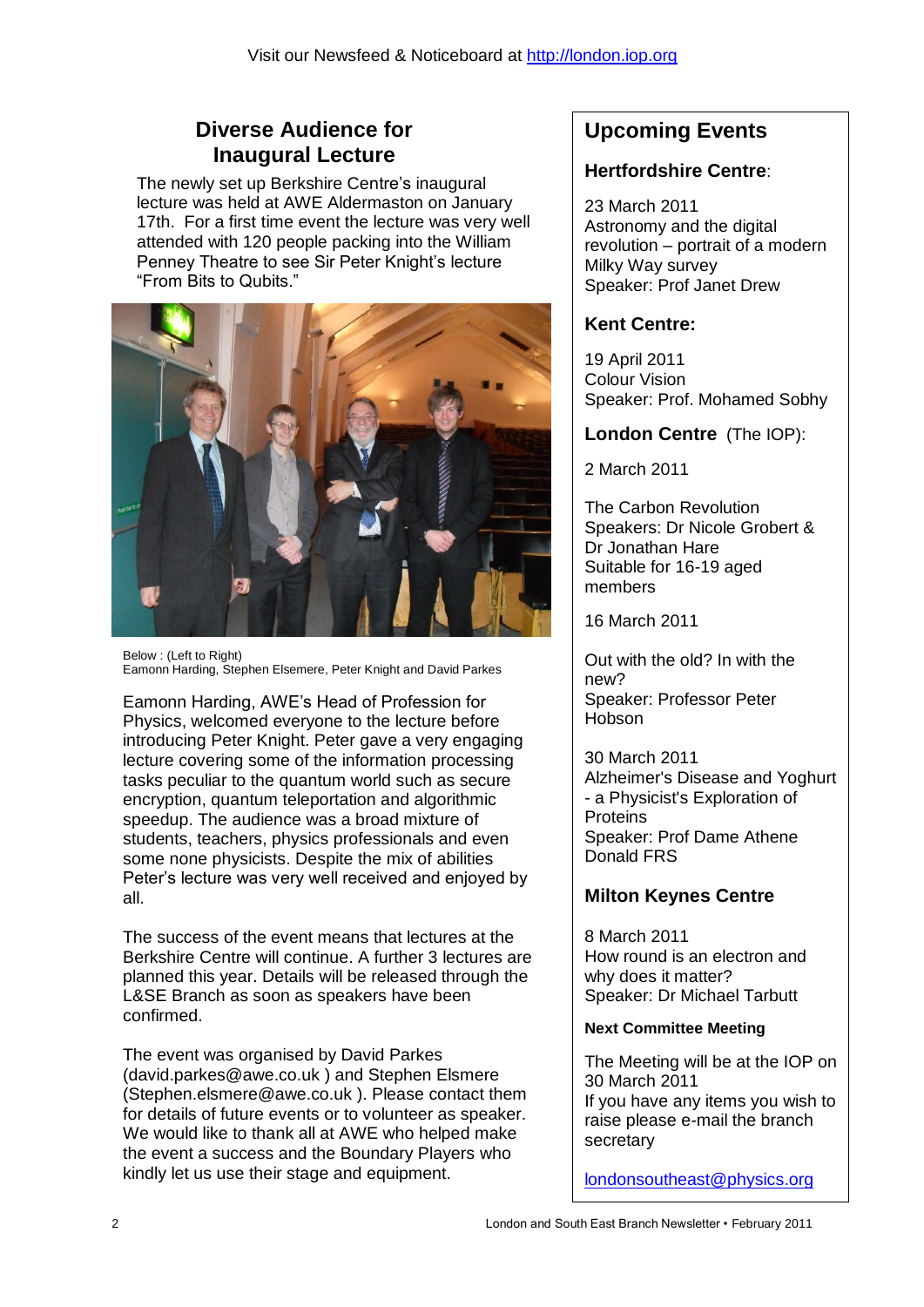#### **EEESTA's Regional Events List.**

The East of England Engineering Science & Technology Association (EEESTA) covers part of our branch region. Those of you interested in lectures/events by other Institutes can find information at

#### <http://www.eeesta.org.uk/events.php>

The branch is a supporter of EEESTA and their 2011 prestige seminar is

"Engineering the Olympics" Planning - Construction – Legacy

on Wednesday 9th November 2011 at the Weston Auditorium, De Havilland Campus, University of Hertfordshire, Hatfield. AL10 9EU.

Speakers are: -

Alison Nimmo, ODA Director of Planning and Design

Howard Shiplee, ODA Director of **Construction** 

Lord Mawson, Olympic Park Legacy Company

The chairman is John Armitt, Chairman of the Olympic Development Authority

The event is free but registration is essential

An advance notice is available at: [http://www.eeesta.org.uk/Resources](http://www.eeesta.org.uk/Resources/seminar_2011/EEESTA_InformationSheet_2011_Iss1b.pdf) [/seminar\\_2011/EEESTA\\_Informatio](http://www.eeesta.org.uk/Resources/seminar_2011/EEESTA_InformationSheet_2011_Iss1b.pdf) [nSheet\\_2011\\_Iss1b.pdf](http://www.eeesta.org.uk/Resources/seminar_2011/EEESTA_InformationSheet_2011_Iss1b.pdf)

E-newsletters are on the branch page of MyIOP. The newsletter archive is in the Files section as are various branch documents and reports & various events lists.

#### **REMS visit the Tower of London and Trinity House**



25 members met on 7th February in the Liberty Bounds pub for coffee and an introduction to this name and to the Tower by our Blue Badge guide Martin Olutniks. We started by looking at the public execution site (34 beheadings) and Traitors Gate outside the Tower. Inside, after looking at the architecture over the centuries from William's initial structures, the Crown Jewels and the White Tower with its armour and architecture kept us busy most of the time.

The private execution site only had 10 beheadings, 2 were Henry's wives! One morning is not enough to see it all. Continued page 4



St John's Chapel in the Tower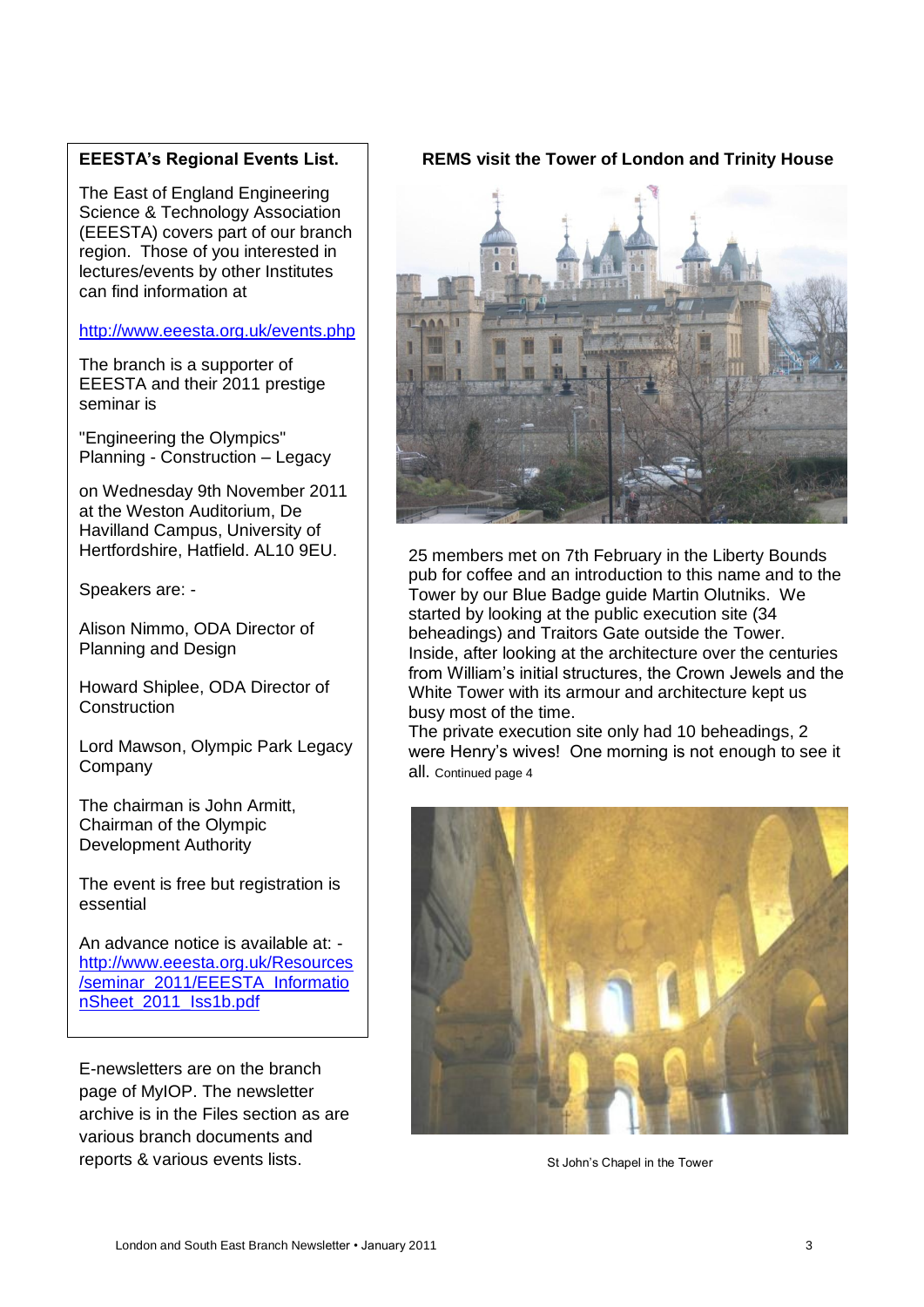The Beefeaters were dressed-up in their red and gold for the Duke of Edinburgh's birthday gun salute. Some members went outside to watch. Within a few minutes of finishing, the Beefeaters were dressed-down in their blue uniform.

After a pub lunch, we went to Trinity House, the Georgian building to the North of the Tower.



**Above & Below:** The REMS group listening to Geoff Boyd

From 1830 Trinity House has looked after all the light houses, light ships, navigation buoys and pilots in UK waters. It is a private organisation and gets its income from ships using its services. Geoff Boyd, a blue badge guide, told us of the history of the organisation and the house. During the war it was fire-bombed and the reconstruction is excellent. We saw models of the various ships and light ships Trinity House uses. Our tour ended with tea.

We hope to go to their operational base, Trinity House and Buoy Yard, in Harwich in May.

#### **George Freeman**



# **REMS EVENTS 2011**

07/04/11: Lord's Cricket Ground & Canal boat

08/04/11: 10 Downing Street & Banqueting House

14/04/11: Painshill Park, Cobham, Surrey

30/04/11: Capital Ring Walk – 7: Richmond to Osterley Lock

12/05/11: Trinity House & Buoy Yard at **Harwich** 

05/05/11: Cavendish, Cambridge: tour of the museum and laboratories

19/05/11: Oxford: River cruise to Iffley, historic walk via river and canal, taking in Oxford Castle

28/05/11: London Loop Walk - 15: Chingford - Chigwell Row ~7m

06/06/11: Skinners' Hall, Dowgate Hill, City of London

09/06/11: Loseley House and Park

16/06/11: Down House - home of Charles Darwin

18/06/11: Capital Ring Walk – 8: Osterley Lock to Greenford

21/06/11: Rye House Gatehouse and Whitewebbs Museum

07/07/11: At Home

16/07/11: London Loop Walk - 16: Chigwell Row - Harold Wood ~8m

24/07/11 - 29/7/11: Trip to Paris

18/08/11: Buckingham Palace

27/08/11: Capital Ring Walk – 9: Greenford to South Kenton

24/09/11: London Loop Walk - 17: Harold Wood - Rainham ~9m

08/10/11: London Loop Walk - 18: Rainham - Purfleet 4.5m

22/10/11: Capital Ring Walk - 10

12/01/12: At Home

05/07/12: At Home

**Full details & booking form at:**  [http://www.johnabelling.webspace.virgin](http://www.johnabelling.webspace.virginmedia.com/) [media.com/](http://www.johnabelling.webspace.virginmedia.com/)